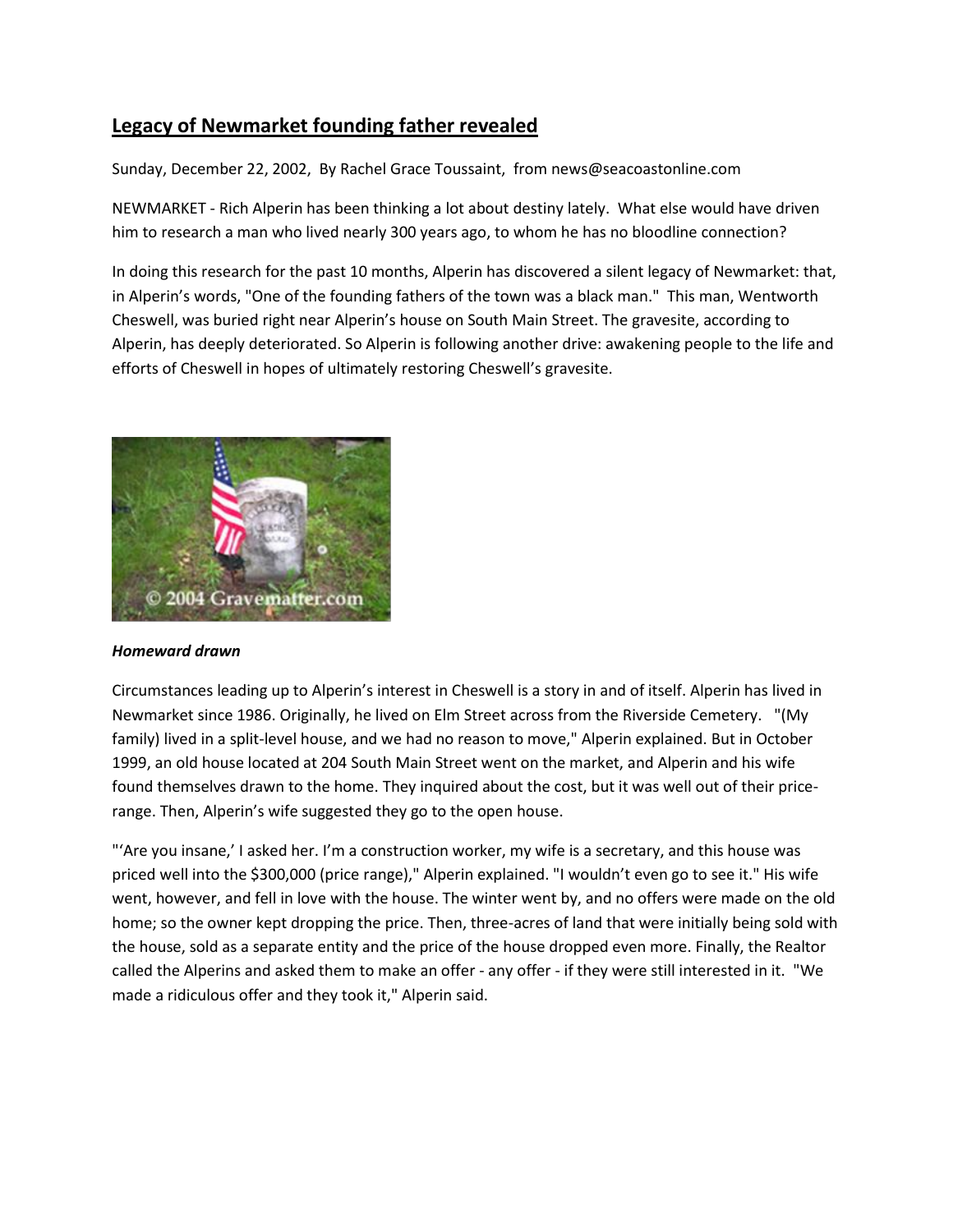#### *Time for research*

As Alperin and the previous owner began talking about the history of the house, Alperin learned the home he just bought was the third house to rest on that foundation. The first was owned by Cheswell.

Alperin's family moved into their new home in 2001, and in February 2002, Alperin was laid off from work due to an injury. "I had a lot of time on my hands," he said. So he began looking more into the history of his home. He did deed and genealogy research, merely because he thought it would be nice to have the original deed from when that property was purchased from the Cheswell family.

The more Alperin learned, the more he wanted to research Cheswell.



Through his digging, Alperin learned Cheswell lived from 1747 until 1817 and owned the home during the Revolutionary War. Interestingly, Alperin discovered Cheswell was born to a half-black man named Hopestill Cheswell, a well-known builder of his time, and whose mother was white. Hopestill's wife and Cheswell's mother was also a white woman, which, according to Alperin made Cheswell one-quarter black.

Apparently, Hopestill had enough finances to send

Cheswell to a private boys' school called Dummer Academy in Byfield, Mass. According to Alperin, few people in the Colonial Era were formally educated, mostly due to cost and lack of inexpensive public schooling. Education of any formal sort in colonial New England carried a high degree of social status.

After graduating, Cheswell worked as a teacher in Newmarket, all the while dedicating his life to town service. In 1768 he moved into his first elected position as Town Constable. "Between 1768 and 1817, every single year he served the town in some capacity, except for one year," Alperin said. "He was a selectman, an auditor, an assessor, a scrivener, and a justice of the peace."

Alperin says Cheswell's work as a scrivener truly benefited Newmarket. "At some point Cheswell realized that the town's hand-written records were in danger of disappearing, so he took a journal and hand copied the town's records starting from their first meeting in 1727," Alperin said. By the 1760s, Cheswell owned more than 30 acres of land and a pew in the town meeting house. By 1770, Cheswell owned 114 acres and was fashioned a "yeoman."

### *The British are coming!*

During the Revolutionary War, Cheswell was on the Committee of Safety. He acted as a messenger, transferring messages back and forth from Newmarket to Exeter. "And just like Paul Revere made that famous midnight run from Boston to Lexington and Concord," Alperin said, "Cheswell made a midnight run back here from Boston to let people know that the British were coming."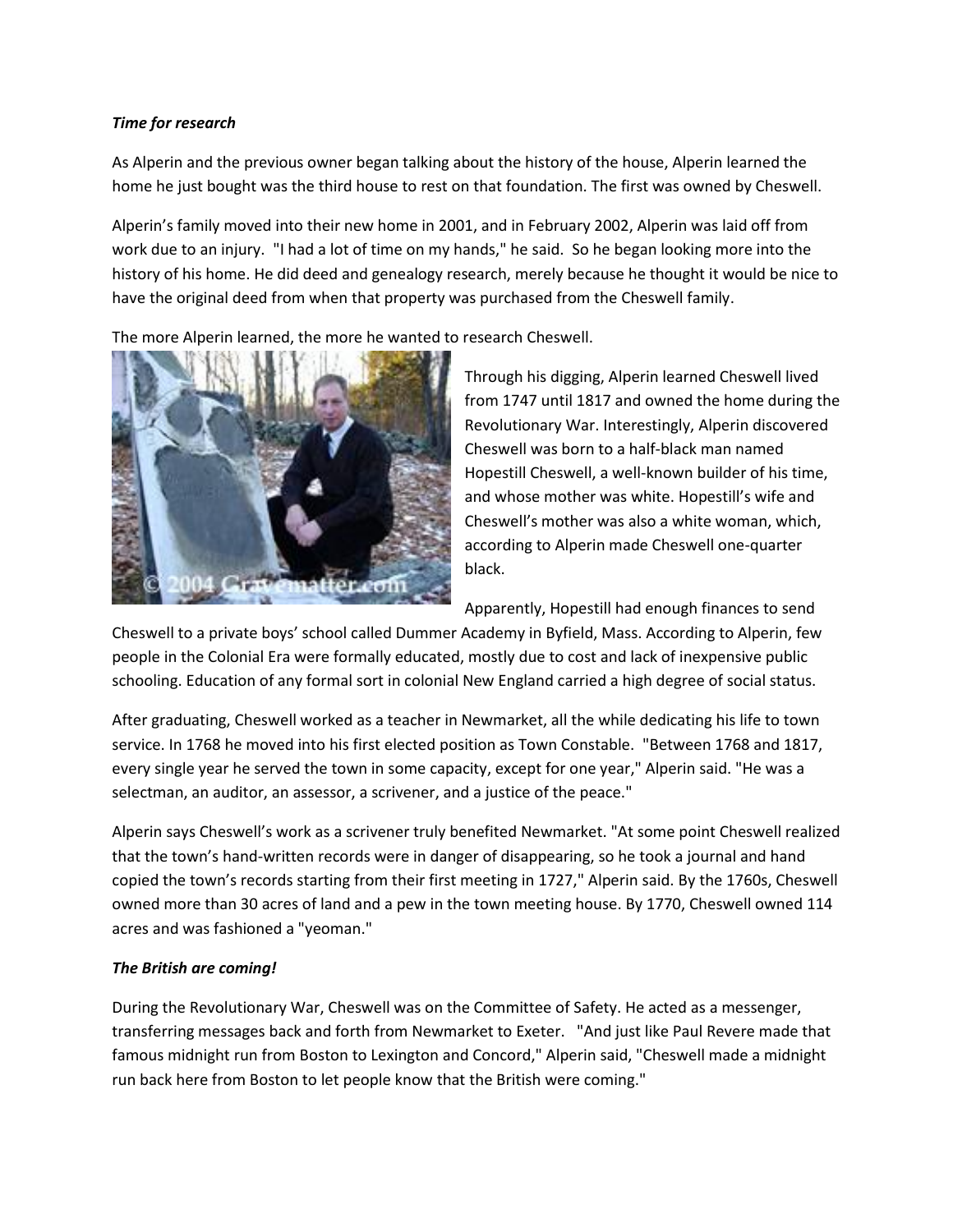Alperin learned life, two generations earlier in Cheswell's family, was not so prestigious. Cheswell's grandfather, Richard, was a black slave in Newmarket. In order to gain understanding as to why Wentworth's life was so different from his grandfather's, Alperin read a thesis written by a former University of New Hampshire graduate student. The student, Erik Tuveson, studied Wentworth Cheswell as part of his research on race and race identification in New Hampshire between 1750 and 1825.

In the abstract of Tuveson's thesis, he explains his theory as to why Cheswell flourished. "The small numbers of people of color living in New Hampshire held only limited economic and political power," Tuveson wrote. "As a collective whole, they did not pose a threat to white authority and majority."

#### *Restoring his legacy*

Regardless of the reasons why Cheswell could serve the town the way he did, Alperin feels the town today needs to honor him more for his services. Alperin's current mission is ensuring Cheswell's gravesite is restored. Members of the Newmarket Historical Society have asked the Town Council to restore it, but the council said they needed to find out who owns that property first.

"I took that challenge," Alperin said. And he learned that when a man named Elmer Smart - one of the purchasers of the property after the Cheswells - sold it, everything was included in the deed except for the gravesite. "He kept it for himself and he forgot that he kept it for himself," Alperin said.

So Alperin started researching the Smart family to see if he could locate any descendants and speak to them about having the site preserved. He found one descendent in Massachusetts who agreed that portion of the land should be deeded to the town or the Historical Society. According to Alperin, the Historical Society voted unanimously to set up a gravesite repair fund, and they are currently accepting donations. Their goal is to ultimately remove the current tombstone, and erect a new one, the cost of which will be between \$2,000 to \$3,000. Then they will restore the old tombstone, housing it in the Historical Society's museum.

Alperin said he'd also like to have Cheswell's gravesite registered as a stop on the Portsmouth Black Heritage Trail, and ask the state if they would erect a historic marker at the site. "This guy was an incredible guy," Alperin said. "And it's eerie for me that I'm occupying the same space on this planet that he occupied."

Connections between Alperin and the Cheswell family grow even eerier. In the midst of doing his research on Cheswell, Alperin received a letter from a California woman named Sandy Bressler, whose husband is an 8th generation descendent of Wentworth Cheswell. She was looking to find out more about Cheswell's son, Thomas. As it turned out, Thomas, his wife, and his children are all buried in Riverside Cemetery; their monument stands tall, directly facing Alperin's old house on Elm Street. "I'm talking, directly straight across from us, about 80 feet," Alperin said incredulously.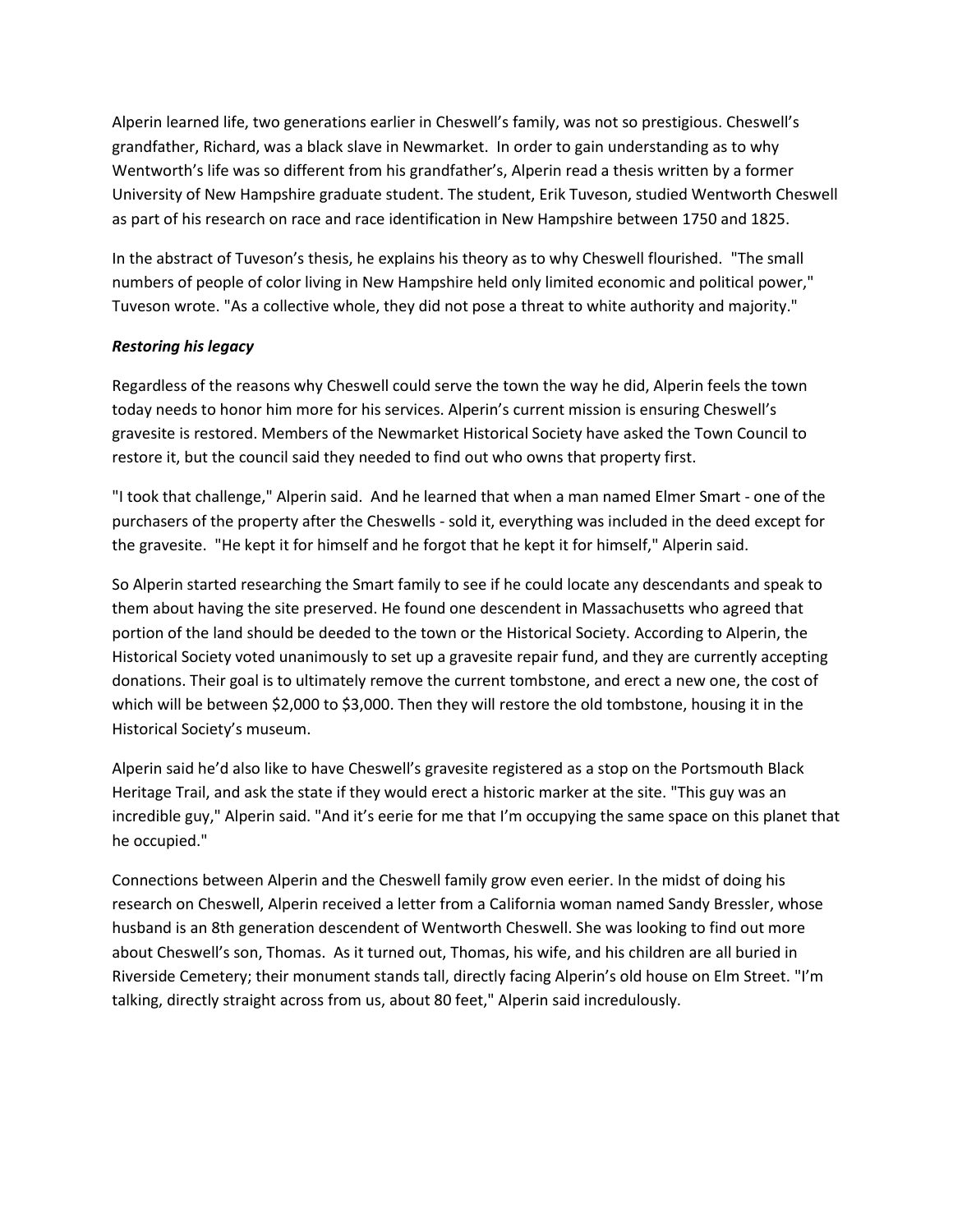#### *Hooked on history*

Alperin has learned quite a bit throughout this process. He was never one to be interested in history or research and he'd never done genealogical studies. "People probably wonder, 'Why are you doing this for a family that isn't even yours,'" Alperin said. "To research my own family, I'd need to go to Russia, England, Holland. (The Cheswells) were all here from the beginning." Alperin said he's also learned something about black history.

"I thought that all black people back then were slaves," he said. "But he was an individual who, beyond all thoughts and expectations, and could rise to the point that he rose to." Tuveson's thesis also spoke to that: "Light skin color, wealth, education and familiarity within his community helped prompt Wentworth Cheswell's individual success and caused his contemporaries to identify him as 'white.' Only in hindsight, after notions of race became more clearly defined in the United States, did politicians and scholars identify Cheswell as "black" and refer to him as "remarkable."

Alperin and Tuveson weren't the first to recognize Cheswell. PBS did a special many years ago called "Secret Daughter," which took a look at blurred racial lines of famous families. Cheswell was also the subject of a national accolade, which he received during a Congressional Debate in 1820 over the Missouri Compromise. Alperin explained that, in his address opposing the legislation that prevented "mulattos" from attaining Missouri citizenship, a New Hampshire senator noted, "In New Hampshire there was a man by the name of Cheswell, with his family, were respectable to the point of abilities, property and character. But this family are forbidden to enter and live in Missouri."

Alperin says genealogy has now become a sort of hobby for him. He plans to continue discovering the history of his home and land. "I've learned that the people of today need to realize that there's a yesterday we come from, and a tomorrow we're all going to," Alperin said. "We shouldn't forget about them."



Seacoastonline.com Saturday, July 26, 2003

# **Grave of prominent 18th-century black resident to be restored**

By Rachel Grace Toussaint news@seacoastonline.com

NEWMARKET - A local man's campaign to restore a historic grave site has earned a grant from the Portsmouth Black Heritage Trail Inc. For months, Rich Alperin has been telling people about the life and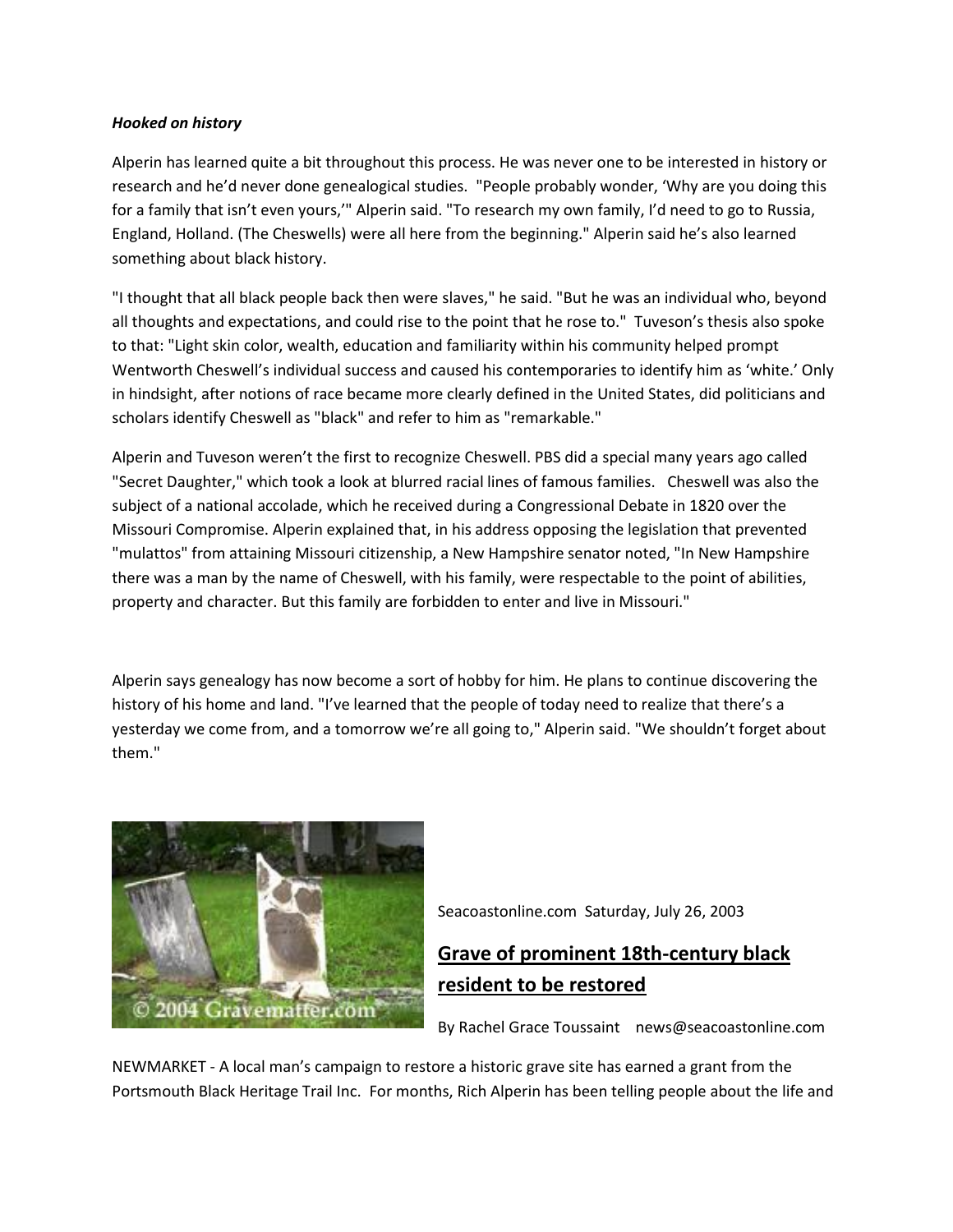achievements of Wentworth Cheswell - a prominent member of the community who lived from 1747 to 1817 - in hopes of ultimately restoring Cheswell's grave site, which is near Alperin's house on South Main Street, where Cheswell once lived. Alperin considers Cheswell, who is black, one of Newmarket's founding fathers. The grave, according to Alperin, has deteriorated.

Last weekend, during a benefit concert for the grave's restoration, PBHT president Valerie Cunningham presented Alperin with a \$500 check. According to Cunningham, the money will go to the Newmarket Historical Society's Cheswell Headstone Restoration Fund. Cunningham estimates Alperin will need \$3,000 for the restoration project.

"Rich called me a year or so ago and told me what he was doing," said Cunningham. "I was very impressed - and not only with the work he's doing and his enthusiasm. It's just the way he's been working to put the whole story together that has interested me. That's the kind of enthusiasm we love to see others have for history. I asked him if he'd come to a Trail board meeting to explain what he was doing. He came last winter, and everyone was very interested."

Cunningham said that although the PBHT is registered as a Portsmouth initiative, its interests go beyond the city limits. "We're always involved in the black history of the Seacoast area," she said. Interestingly, the Cheswell family does have connections to Portsmouth. "Hopestill Cheswell, Wentworth's father, was builder of several houses in Portsmouth, so there's a literal connection as well as the less obvious," Cunningham said.

Wentworth worked as a teacher in Newmarket, all the while playing an active role in the town. In 1768 he was elected town constable. "Between 1768 and 1817, every single year he served the town in some capacity, except for one year," said Alperin. "He was a selectman, an auditor, an assessor, a scrivener and a justice of the peace." Alperin says Cheswell's work as a scrivener was of particular benefit to Newmarket.

"At some point Cheswell realized that the town's handwritten records were in danger of disappearing, so he took a journal and hand-copied the town's records starting from their first meeting in 1727," said Alperin.

During the Revolutionary War, Cheswell was on the Committee of Safety. He served as a messenger, carrying messages back and forth between Newmarket and Exeter. "And just like Paul Revere made that famous midnight run from Boston to Lexington and Concord," said Alperin, "Cheswell made a midnight run back here from Boston to let people know that the British were coming."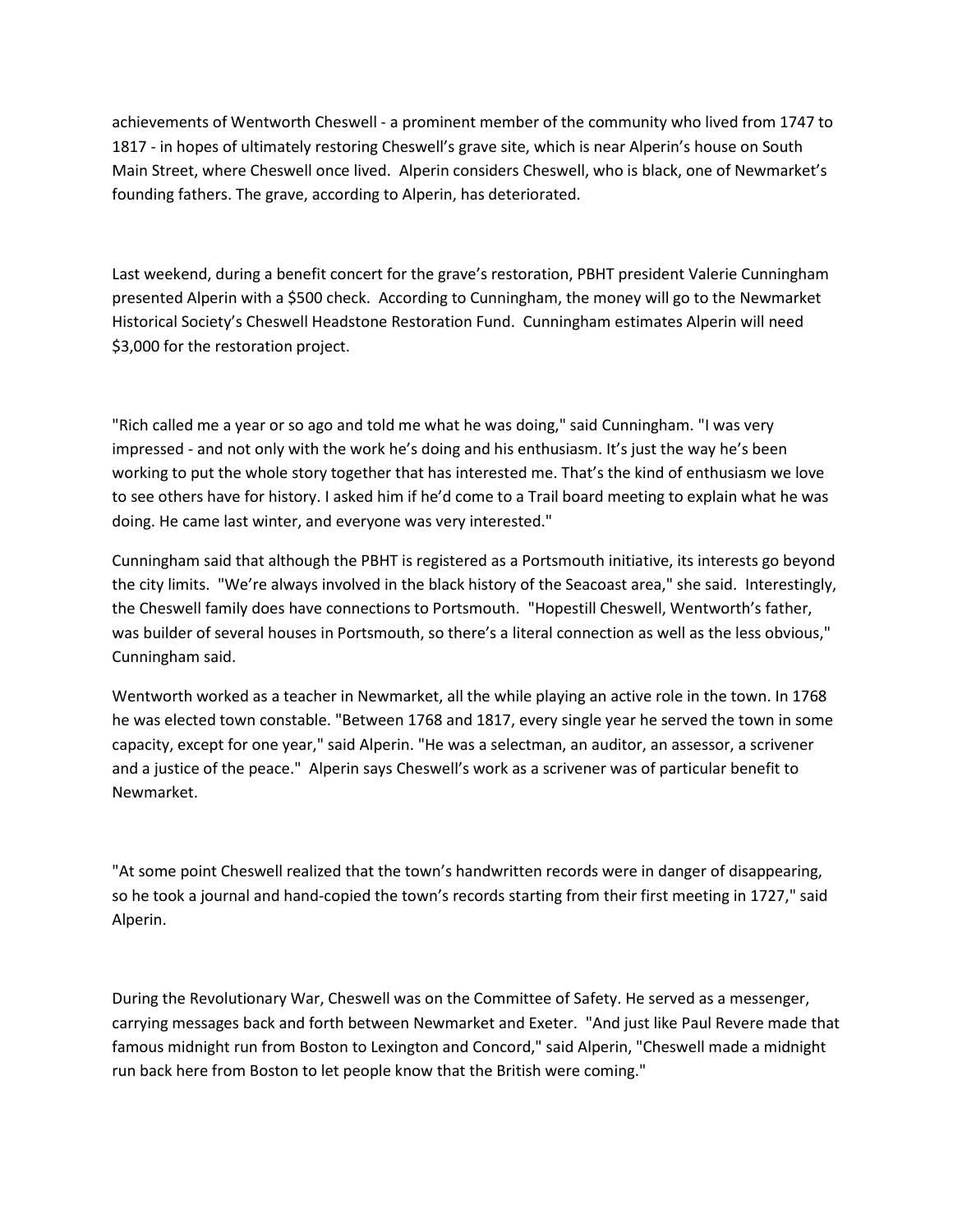What fascinates Cunningham is that Alperin is not a historian yet is deeply invested in preserving the history and grave site of Cheswell. "He just did it because he bought a house and was curious about the history of his house," she said. "And we wanted to help stimulate interest and cooperation for this project. It's a good project, and it's tied to black history of the state." According to Cunningham, the PBHT hasn't gotten as far as making Cheswell's home and grave site part of the trail, but does intend to draw people's attention to it nonetheless "What we're doing already is pointing out that sites beyond site markers exist - other sites beyond the area of our walking tour," said Cunningham. "We are also presenting this as a challenge grant to challenge other historical societies - in Newmarket and others in the area - to support this effort," she added.

## **Graveyard to get TLC**

April 28, 2006 By Peg Warner newsletter@seacoastonline.com

NEWMARKET - A rundown graveyard containing the remains of one of the town's most devoted early public servants has been the focus of restoration efforts, which will receive a boost next month.

Descendants of Wentworth Cheswill already have begun the work of at the burial ground beside Route 152, diagonally across from Newmarket Junior/Senior High School. Members of the New Hampshire Old Graveyard Association will lend their assistance during a work day on Saturday, May 20, to continue cleaning and repairing gravestones.

Cheswill, whose name also is sometimes spelled Cheswell, has become an object of fascination for Richard Alperin since he and his family moved to the property once owned by Cheswill. Their house, near the intersection of Route 152 and Packer's Falls Road, is the third to stand on Cheswill's original foundation. He also is petitioning the state to place a historic marker near the Cheswill graveyard.

Alperin, who also is president of the Newmarket Historical Society, has combined forces with descendants to flesh out and bring to life the story of Cheswill, a one-quarter black man and descendant of former slaves who, over the course of his adult life, held town posts including lot layer, clerk, moderator, selectman, auditor, coroner, and county justice of the peace. He served on the town's first School Board, according to Alperin, and along with four other men, incorporated the town's first library.

"He took a break, 1888, I think," said Alperin this week. "He didn't do anything." His name also turns up in a Revolutionary War account as performing a role likened to that of Paul Revere in carrying word inland of a crucial vote in 1775 to bolster the coastal city with additional soldiers as a British ship positioned itself offshore. "The guy was an absolutely incredible guy," said Alperin.

Yet his contributions had all but faded from town memory, according to Alperin, who is unsure why, but called it "a deplorable sin that any town could forget any many who dedicated his life to public service."